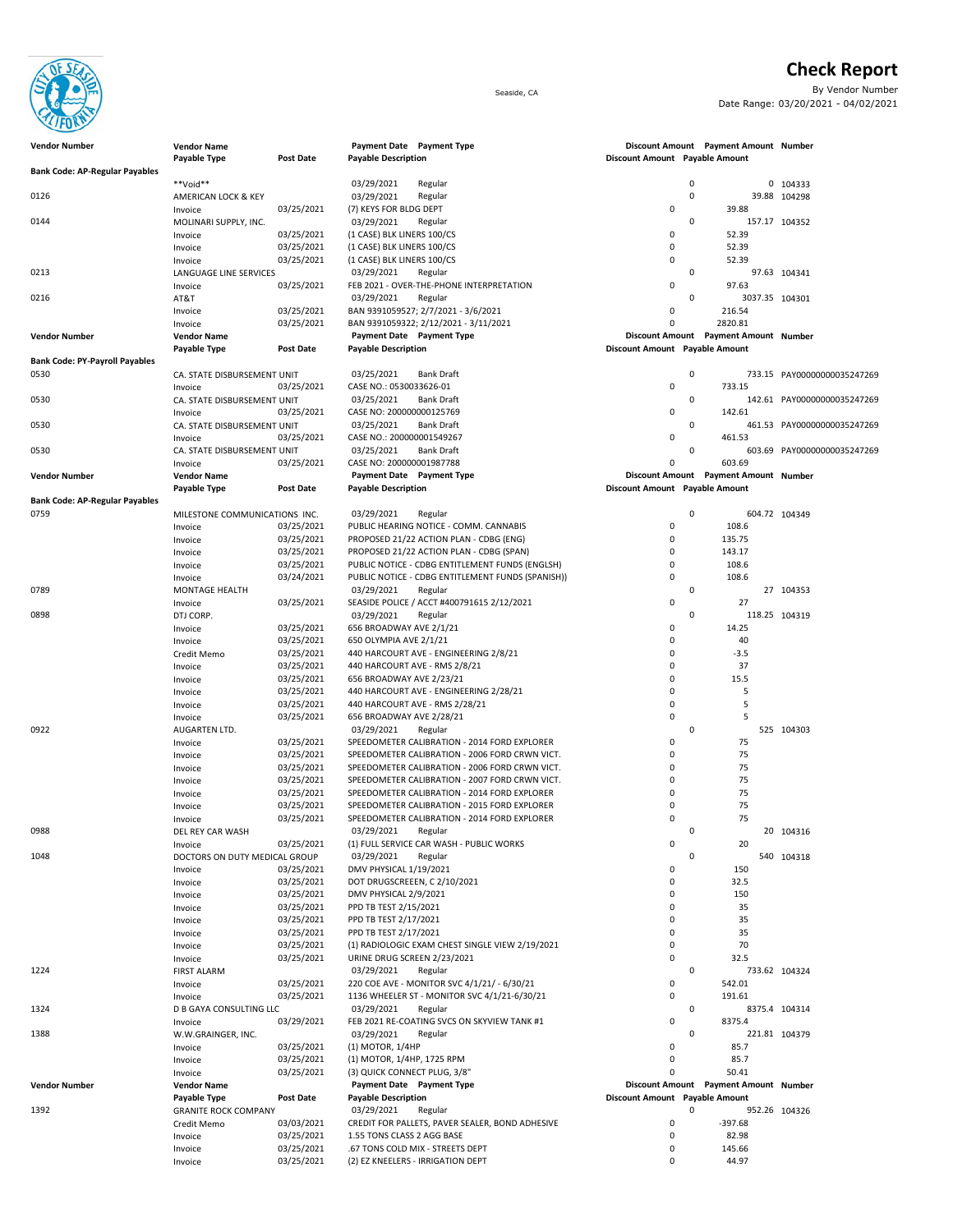|                      | Invoice                                           | 03/25/2021               | MISC SUPPLIES FOR WATER WELL 1                                                         | 0                                     |             | 725.42                    |               |
|----------------------|---------------------------------------------------|--------------------------|----------------------------------------------------------------------------------------|---------------------------------------|-------------|---------------------------|---------------|
|                      | Invoice                                           | 03/25/2021               | .90 TONS COLD MIX - STREETS DEPT                                                       | 0                                     |             | 195.67                    |               |
|                      | Invoice                                           | 03/25/2021               | 2.90 TONS CLASS 2 AGG BASE                                                             | 0                                     |             | 155.24                    |               |
| 1494                 | HD SUPPLY FACILITIES MAINTENANCE                  |                          | 03/29/2021<br>Regular                                                                  |                                       | $\mathsf 0$ |                           | 93.39 104329  |
|                      | Invoice                                           | 03/25/2021               | (1) T/S SPRAY VALVE ASSEMBLY                                                           | 0                                     |             | 93.39                     |               |
| 1561                 | HOME DEPOT CREDIT SERVICES                        |                          | 03/29/2021<br>Regular                                                                  |                                       | $\mathbf 0$ | 1749.42 104332            |               |
|                      | Invoice                                           | 03/25/2021               | STREETS DEPT 3/2/21                                                                    | 0                                     |             | 59.97                     |               |
|                      | Invoice                                           | 03/25/2021               | POMA DEPT 2/10/21                                                                      | 0                                     |             | 55.23                     |               |
|                      | Invoice                                           | 03/25/2021               | SANITATION DEPT 3/2/21                                                                 | 0                                     |             | 91.01                     |               |
|                      | Invoice                                           | 03/25/2021               | SANITATION DEPT 3/2/21                                                                 | 0                                     |             | 26.44                     |               |
|                      | Invoice                                           | 03/25/2021               | <b>POMA DEPT 3/2/21</b>                                                                | 0                                     |             | 123.76                    |               |
|                      | Invoice                                           | 03/25/2021               | <b>POMA DEPT 2/9/21</b>                                                                | 0                                     |             | 20.33                     |               |
|                      | Invoice                                           | 03/25/2021               | <b>POMA DEPT 2/9/21</b>                                                                | 0                                     |             | 60.42                     |               |
|                      | Invoice                                           | 03/25/2021               | POMA DEPT 2/18/21                                                                      | 0                                     |             | 93.73                     |               |
|                      | Invoice                                           | 03/25/2021               | <b>PARKS DEPT 2/18/21</b>                                                              | 0                                     |             | 45.82                     |               |
|                      | Invoice                                           | 03/25/2021               | STREETS DEPT 2/18/21                                                                   | 0                                     |             | 27.53                     |               |
|                      |                                                   | 03/25/2021               | SANITATION DEPT 2/11/21                                                                | 0                                     |             | 17.92                     |               |
|                      | Invoice                                           |                          |                                                                                        | 0                                     |             | 117.95                    |               |
|                      | Invoice                                           | 03/25/2021               | POMA DEPT 2/17/21                                                                      |                                       |             |                           |               |
|                      | Invoice                                           | 03/25/2021               | POMA DEPT 2/17/21                                                                      | 0                                     |             | 19.6                      |               |
|                      | Invoice                                           | 03/25/2021               | POMA DEPT 2/17/21                                                                      | 0                                     |             | 9.8                       |               |
|                      | Invoice                                           | 03/25/2021               | <b>PARKS DEPT 2/17/21</b>                                                              | 0                                     |             | 88.34                     |               |
|                      | Invoice                                           | 03/25/2021               | POMA DEPT 2/17/21                                                                      | 0                                     |             | 30.49                     |               |
|                      | Invoice                                           | 03/25/2021               | POMA DEPT 2/11/21                                                                      | $\mathbf 0$                           |             | 130.01                    |               |
|                      | Invoice                                           | 03/25/2021               | POMA DEPT 2/11/21                                                                      | 0                                     |             | 18.31                     |               |
|                      | Invoice                                           | 03/25/2021               | WATER DEPT 2/16/21                                                                     | 0                                     |             | 5.77                      |               |
|                      | Invoice                                           | 03/25/2021               | POMA DEPT 2/25/21                                                                      | 0                                     |             | 27.75                     |               |
|                      | Invoice                                           | 03/25/2021               | POMA DEPT 2/25/21                                                                      | 0                                     |             | 24.3                      |               |
|                      | Invoice                                           | 03/25/2021               | SANITATION DEPT 2/25/21                                                                | 0                                     |             | 36.03                     |               |
|                      | Invoice                                           | 03/25/2021               | POMA DEPT 2/25/21                                                                      | 0                                     |             | 111.37                    |               |
|                      | Invoice                                           | 03/25/2021               | POMA DEPT 2/25/21                                                                      | $\mathbf 0$                           |             | 18.9                      |               |
|                      | Invoice                                           | 03/25/2021               | POMA DEPT 2/11/21                                                                      | 0                                     |             | 149.74                    |               |
|                      | Invoice                                           | 03/25/2021               | STREETS DEPT 2/24/21                                                                   | 0                                     |             | 34.41                     |               |
|                      | Invoice                                           | 03/25/2021               | <b>POMA DEPT 3/4/21</b>                                                                | 0                                     |             | 71.21                     |               |
|                      | Invoice                                           | 03/25/2021               | STREETS DEPT 2/12/21                                                                   | 0                                     |             | 116.73                    |               |
|                      |                                                   | 03/25/2021               | POMA DEPT 2/22/21                                                                      | 0                                     |             | 27.28                     |               |
|                      | Invoice                                           |                          |                                                                                        | 0                                     |             | 89.27                     |               |
|                      | Invoice                                           | 03/25/2021               | POMA DEPT 2/22/21                                                                      |                                       |             |                           |               |
| 1672                 | INTERNATIONAL INSTITUTE                           |                          | 03/29/2021<br>Regular                                                                  |                                       | $\mathbf 0$ |                           | 340 104336    |
|                      | Invoice                                           | 03/25/2021               | DOMINIQUE DAVIS - APPLICATION/MEMBERSHIP                                               | 0                                     |             | 340                       |               |
| 2102                 | MARTIN'S IRRIGATION SUPPLY, INC.                  |                          | 03/29/2021<br>Regular                                                                  |                                       | $\mathbf 0$ | 1935.07 104344            |               |
|                      | Invoice                                           | 03/25/2021               | MISC SUPPLIES FOR NORTH FREMONT PROJECT                                                | 0                                     |             | 559.82                    |               |
|                      | Invoice                                           | 03/25/2021               | (6) VALVE BOX, (1) PURPL PRIMER, (1) WET/DRY PINT                                      | 0                                     |             | 435.75                    |               |
|                      | Invoice                                           | 03/25/2021               | (5) GCI 6x300 WEED FABRIC                                                              | 0                                     |             | 939.5                     |               |
| 2184                 | MISSION LINEN SUPPLY                              |                          | 03/29/2021<br>Regular                                                                  |                                       | $\mathbf 0$ |                           | 738.91 104350 |
|                      |                                                   | 03/25/2021               |                                                                                        |                                       |             | 94.51                     |               |
|                      | Invoice                                           |                          | FIRE DEPT WEEKLY LAUNDRY SVC 1/7/2021                                                  | 0                                     |             |                           |               |
|                      | Invoice                                           | 03/25/2021               | FIRE DEPT WEEKLY LAUNDRY SVC 1/14/2021                                                 | 0                                     |             | 88.51                     |               |
|                      | Invoice                                           | 03/25/2021               | FIRE DEPT WEEKLY LAUNDRY SVC 1/21/2021                                                 | 0                                     |             | 93.26                     |               |
|                      | Invoice                                           | 03/25/2021               | FIRE DEPT WEEKLY LAUNDRY SVC 1/28/2021                                                 | 0                                     |             | 88.01                     |               |
|                      |                                                   |                          | FIRE DEPT WEEKLY LAUNDRY SVC 2/4/2021                                                  | 0                                     |             | 89.76                     |               |
|                      | Invoice                                           | 03/25/2021               |                                                                                        |                                       |             |                           |               |
|                      | Invoice                                           | 03/25/2021               | FIRE DEPT WEEKLY LAUNDRY SVC 2/11/2021                                                 | 0                                     |             | 101.84                    |               |
|                      | Invoice                                           | 03/25/2021               | FIRE DEPT WEEKLY LAUNDRY SVC 2/18/2021                                                 | 0                                     |             | 93.26                     |               |
|                      | Invoice                                           | 03/25/2021               | FIRE DEPT WEEKLY LAUNDRY SVC 3/18/2021                                                 | 0                                     |             | 89.76                     |               |
| <b>Vendor Number</b> | <b>Vendor Name</b>                                |                          | Payment Date Payment Type                                                              | Discount Amount Payment Amount Number |             |                           |               |
|                      | Payable Type                                      | <b>Post Date</b>         | <b>Payable Description</b>                                                             | Discount Amount Payable Amount        |             |                           |               |
| 2186                 | MISSION UNIFORM SERVICE                           |                          | 03/29/2021<br>Regular                                                                  |                                       | 0           | 1710.34 104351            |               |
|                      | Invoice                                           | 03/25/2021               | MAINT & UTILITIES UNIFORM SVC 2/26/21                                                  | 0                                     |             | 324.78                    |               |
|                      | Invoice                                           | 03/25/2021               | MAINT & UTILITIES UNIFORM SVC 3/8/21                                                   | 0                                     |             | 447.47                    |               |
|                      | Invoice                                           | 03/25/2021               | POMA DEPT UNIFORM SVC 3/8/21                                                           | 0                                     |             | 104.59                    |               |
|                      | Invoice                                           | 03/25/2021               | MAINT & UTILITIES UNIFORM SVC 3/3/21                                                   | 0                                     |             | 38.56                     |               |
|                      | Invoice                                           | 03/25/2021               | RECREATION DEPT WEEKLY UNIFORM SVC 3/10/21                                             | 0                                     |             | 115.34                    |               |
|                      | Invoice                                           | 03/25/2021               | RECREATION DEPT WEEKLY UNIFORM SVC 3/4/21                                              | 0                                     |             | 29.31                     |               |
|                      | Invoice                                           | 03/25/2021               | MAINT & UTILITIES UNIFORM SVC 3/15/21                                                  | 0                                     |             | 430.36                    |               |
|                      | Invoice                                           | 03/25/2021               | POMA DEPT UNIFORM SVC 3/15/21                                                          | 0                                     |             | 104.59                    |               |
|                      | Invoice                                           | 03/25/2021               | RECREATION DEPT WEEKLY UNIFORM SVC 3/17/21                                             | 0                                     |             | 115.34                    |               |
| 2205                 | MONTEREY CO. CONVENTION & VISITOR'S BU03/29/2021  |                          | Regular                                                                                |                                       | $\mathbf 0$ |                           | 13500 104356  |
|                      | Invoice                                           | 03/29/2021               | Q3 FY2020/21 JURIS. IMPRMNT INVSTMNT                                                   | 0                                     |             | 13500                     |               |
| 2236                 | MBS BUSINESS SYSTEMS                              |                          | 03/29/2021<br>Regular                                                                  |                                       | $\mathsf 0$ |                           | 332.85 104345 |
|                      | Invoice                                           | 03/25/2021               | 1635 BROADWAY AVE - BASE/OVERAGE CHG FOR COPIER                                        | 0                                     |             | 191.06                    |               |
|                      | Invoice                                           | 03/25/2021               | 610 OLYMPIA AVE - BASE RATE FOR 3/18/21-6/17/21                                        | 0                                     |             | 141.79                    |               |
| 2279                 | COUNTY OF MONTEREY IT DEPT.                       |                          | 03/29/2021<br>Regular                                                                  |                                       | $\mathbf 0$ | 1583.25 104312            |               |
|                      | Invoice                                           | 03/25/2021               | DEC 2020 - POLICE DEPT (822) MONTHLY IT CHGS                                           | 0                                     |             | 1583.25                   |               |
|                      |                                                   |                          |                                                                                        |                                       | $\mathbf 0$ |                           |               |
| 2328                 | <b>WALLACE GROUP</b>                              |                          | 03/29/2021<br>Regular                                                                  | 0                                     |             | 10528.5 104380<br>9972.25 |               |
|                      | Invoice                                           | 03/29/2021<br>03/29/2021 | JAN 2021 - FREMONT SEWER MAIN UPGRADE SVCS<br>JAN 2021 - SENIOR LIVING PLAN CHECK SVCS | 0                                     |             | 296.25                    |               |
|                      | Invoice                                           |                          |                                                                                        | 0                                     |             | 260                       |               |
|                      | Invoice                                           | 03/29/2021               | JAN 2021 - STORM GRATE PROJECT SVCS                                                    |                                       | $\mathbf 0$ |                           |               |
| 2351                 | <b>HICKS &amp; HORNELL</b>                        |                          | 03/29/2021<br>Regular                                                                  | 0                                     |             |                           | 24.73 104330  |
|                      | Invoice                                           | 03/25/2021               | (1) LFLT FLAT REPAIR LT                                                                |                                       |             | 24.73                     |               |
| 2426                 | McDONALD REFRIGERATION INC                        |                          | 03/29/2021<br>Regular                                                                  |                                       | $\mathsf 0$ |                           | 218.85 104346 |
|                      | Invoice                                           | 03/25/2021               | CHILD DEV CTR - REPAIR TO WALK IN FREEZER                                              | 0                                     |             | 218.85                    |               |
| 2746                 | PENINSULA POOL SERVICE & SUPPLY INC.              |                          | 03/29/2021<br>Regular                                                                  |                                       | $\mathsf 0$ |                           | 93.96 104361  |
|                      | Invoice                                           | 03/25/2021               | (4) 4-GAL CASE SANI-CHLOR                                                              | 0                                     |             | 93.96                     |               |
| 2752                 | PENINSULA WELDING & MEDICAL SUPPLY, IN(03/29/2021 |                          | Regular                                                                                |                                       | $\mathbf 0$ |                           | 59.18 104362  |
|                      | Invoice                                           | 03/25/2021               | (1) ARGON CYLINDER SIZE 85CF                                                           | 0                                     |             | 59.18                     |               |
| 2849                 | PREMIUM AUTO PARTS                                |                          | 03/29/2021<br>Regular                                                                  |                                       | $\mathbf 0$ |                           | 216.64 104363 |
|                      | Invoice                                           | 03/25/2021               | (4) HEADLIGHT - HALOGEN                                                                | 0                                     |             | 66.82                     |               |
|                      | Invoice                                           | 03/25/2021               | (2) JCASE CARDS                                                                        | 0                                     |             | 9.59                      |               |
|                      | Invoice                                           | 03/25/2021               | (2) HATCH STRUT                                                                        | 0                                     |             | 74.49                     |               |
|                      | Invoice                                           | 03/25/2021<br>03/25/2021 | (2) AIR FILTERS<br>(1) OIL PRESS. SWITCH                                               | 0<br>0                                |             | 27.9<br>10.42             |               |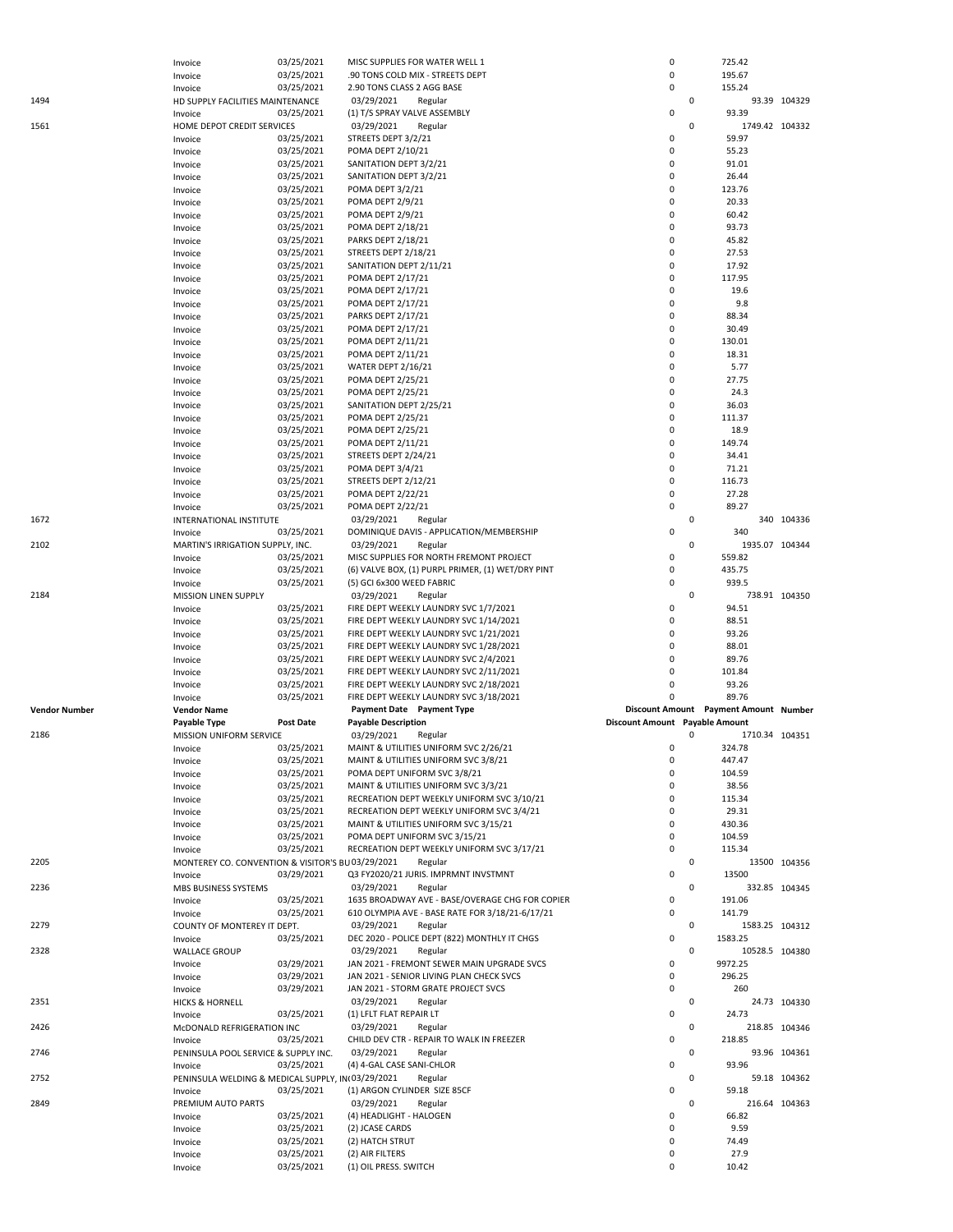|                                       | Invoice                                            | 03/25/2021       | (1) DETAILER / INTERIOR                     |                                                   | 0                              |             | 7.78                                  |                          |
|---------------------------------------|----------------------------------------------------|------------------|---------------------------------------------|---------------------------------------------------|--------------------------------|-------------|---------------------------------------|--------------------------|
| Vendor Number                         | <b>Vendor Name</b>                                 |                  | Payment Date Payment Type                   |                                                   |                                |             | Discount Amount Payment Amount Number |                          |
|                                       | Payable Type                                       | <b>Post Date</b> | <b>Payable Description</b>                  |                                                   | Discount Amount Payable Amount |             |                                       |                          |
| <b>Bank Code: PY-Payroll Payables</b> |                                                    |                  |                                             |                                                   |                                |             |                                       |                          |
| 2877                                  | PUBLIC EMPLOYEES' RETIREMENT SYSTEM                |                  | 04/02/2021                                  | <b>Bank Draft</b>                                 |                                | 0           |                                       | 122444.18 1001803192     |
|                                       | Invoice                                            | 03/11/2021       | <b>SURVIVOR BENEFIT</b>                     |                                                   | 0                              |             | 122444.18                             |                          |
| 2877                                  | PUBLIC EMPLOYEES' RETIREMENT SYSTEM                |                  | 04/02/2021                                  | <b>Bank Draft</b>                                 |                                | 0           |                                       | 0.1 1001803192           |
|                                       | Debit Memo                                         | 03/11/2021       | TRUE-UP ADJ DUE TO ROUNDING                 |                                                   | 0                              |             | 0.1                                   |                          |
| 3138                                  | SEASIDE EMPLOYEES ASSN                             |                  | 03/30/2021                                  | <b>Bank Draft</b>                                 |                                | 0           |                                       | 165 f0b481cb43           |
|                                       | Invoice                                            | 03/25/2021       | <b>DUES</b>                                 |                                                   | 0                              |             | 165                                   |                          |
| 3138                                  | SEASIDE EMPLOYEES ASSN                             |                  | 03/30/2021                                  | <b>Bank Draft</b>                                 |                                | 0           |                                       | 170 f0b481cb43           |
|                                       | Invoice                                            | 03/11/2021       | <b>DUES</b>                                 |                                                   | 0                              |             | 170                                   |                          |
| 3153                                  | SEASIDE MANAGEMENT ASSN                            |                  | 03/30/2021                                  | <b>Bank Draft</b>                                 |                                | 0           |                                       | 15 f0b481cb43            |
|                                       | Invoice                                            | 03/11/2021       | <b>DUES</b>                                 |                                                   | 0                              |             | 15                                    |                          |
| 3153                                  | SEASIDE MANAGEMENT ASSN                            |                  | 03/30/2021                                  | <b>Bank Draft</b>                                 |                                | $\Omega$    |                                       | 15 f0b481cb43            |
|                                       | Invoice                                            | 03/25/2021       | <b>DUES</b>                                 |                                                   | 0                              |             | 15                                    |                          |
| Vendor Number                         | <b>Vendor Name</b>                                 |                  | Payment Date Payment Type                   |                                                   |                                |             | Discount Amount Payment Amount Number |                          |
|                                       | Payable Type                                       | <b>Post Date</b> | <b>Payable Description</b>                  |                                                   | Discount Amount Payable Amount |             |                                       |                          |
| Bank Code: AP-Regular Payables        |                                                    |                  |                                             |                                                   |                                |             |                                       |                          |
| 3290                                  | SOCIETY FOR THE PREVENTION OF CRUELTY T 03/29/2021 |                  |                                             | Regular                                           |                                | 0           |                                       | 2771 104370              |
|                                       | Invoice                                            | 03/25/2021       |                                             | FEB 2021 - SERVICES FOR SEASIDE POLICE DEPT       | 0                              |             | 2771                                  |                          |
| 3319                                  | STAPLES ADVANTAGE                                  |                  | 03/29/2021                                  | Regular                                           |                                | 0           | 1060.24 104371                        |                          |
|                                       | Invoice                                            | 03/25/2021       |                                             | POLICE DEPT - MISC SUPPLIES 3/2/21                | 0                              |             | 49.46                                 |                          |
|                                       | Invoice                                            | 03/25/2021       |                                             | RECREATION DEPT - DESK CALENDAR, PENS             | 0                              |             | 25.98                                 |                          |
|                                       | Invoice                                            | 03/25/2021       |                                             | POLICE DEPT - MISC SUPPLIES 3/8/21                | $\Omega$                       |             | 74.74                                 |                          |
|                                       | Invoice                                            | 03/25/2021       |                                             | POLICE DEPT - (1) LAMINATE LUGGAGE TAG 25PK       | 0                              |             | 14.63                                 |                          |
|                                       | Invoice                                            | 03/25/2021       | POLICE DEPT - (1PK) DUST-OFF                |                                                   | 0                              |             | 36.04                                 |                          |
|                                       |                                                    | 03/25/2021       |                                             | 986 HILBY AVE - TONER CARTRIDGES                  | $\Omega$                       |             | 859.39                                |                          |
| Vendor Number                         | Invoice                                            |                  | Payment Date Payment Type                   |                                                   |                                |             | Discount Amount Payment Amount Number |                          |
|                                       | <b>Vendor Name</b><br>Payable Type                 | <b>Post Date</b> | <b>Payable Description</b>                  |                                                   | Discount Amount Payable Amount |             |                                       |                          |
| <b>Bank Code: PY-Payroll Payables</b> |                                                    |                  |                                             |                                                   |                                |             |                                       |                          |
|                                       |                                                    |                  |                                             |                                                   |                                |             |                                       |                          |
| 3560                                  | UNITED WAY OF MONTEREY PENINSULA                   |                  | 03/25/2021<br><b>EMPLOYEE CONTRIBUTIONS</b> | Regular                                           | 0                              | $\mathbf 0$ | 23                                    | 46 19218                 |
|                                       | Invoice                                            | 03/11/2021       |                                             |                                                   |                                |             |                                       |                          |
|                                       | Invoice                                            | 03/25/2021       | <b>EMPLOYEE CONTRIBUTIONS</b>               |                                                   | $\Omega$                       |             | 23                                    |                          |
| Vendor Number                         | <b>Vendor Name</b>                                 |                  | Payment Date Payment Type                   |                                                   |                                |             | Discount Amount Payment Amount Number |                          |
|                                       | Payable Type                                       | <b>Post Date</b> | <b>Payable Description</b>                  |                                                   | Discount Amount Payable Amount |             |                                       |                          |
| Bank Code: AP-Regular Payables        |                                                    |                  |                                             |                                                   |                                |             |                                       |                          |
| 3851                                  | BOUND TREE MEDICAL, LLC                            |                  | 03/29/2021                                  | Regular                                           |                                | $\mathbf 0$ | 1099.2 104306                         |                          |
|                                       | Invoice                                            | 03/25/2021       |                                             | SUPPLIES FOR VACCINATION CLINIC                   | 0                              |             | 77.98                                 |                          |
|                                       | Invoice                                            | 03/25/2021       | (1) COVID MASK FIT TEST KIT                 |                                                   | 0                              |             | 262.15                                |                          |
|                                       | Invoice                                            | 03/25/2021       |                                             | (24 BX) NITRILE GLOVES, LG, 100/BX                | 0                              |             | 759.07                                |                          |
| 4222                                  | HARRIS & ASSOCIATES, INC.                          |                  | 03/29/2021                                  | Regular                                           |                                | $\mathsf 0$ | 19115.25 104328                       |                          |
|                                       | Invoice                                            | 03/29/2021       |                                             | 1/31/21 - 2/27/21 LIFT STATION UPGRADE SVCS       | 0                              |             | 15930                                 |                          |
|                                       | Invoice                                            | 03/29/2021       | 1/31/21-2/27/21 CIP MGMT SVCS               |                                                   | 0                              |             | 45                                    |                          |
|                                       | Invoice                                            | 03/29/2021       |                                             | 1/31/21-2/27/21 - CIP MGMT SVCS                   | 0                              |             | 3140.25                               |                          |
| 4425                                  | MONTEREY AUTO SUPPLY, INC.                         |                  | 03/29/2021                                  | Regular                                           |                                | $\mathsf 0$ | 775.69 104354                         |                          |
|                                       | Invoice                                            | 03/25/2021       |                                             | (1) BLOWER MOTOR ASSY - 2006 FORD CRWN VICT.      | 0                              |             | 51.88                                 |                          |
|                                       | Invoice                                            | 03/25/2021       | (8) NAPAGOLD OIL FILTERS                    |                                                   | 0                              |             | 54.21                                 |                          |
|                                       | Invoice                                            | 03/25/2021       | $(1)$ FUSE                                  |                                                   | $\Omega$                       |             | 5.18                                  |                          |
|                                       | Invoice                                            | 03/25/2021       | (3) BATTERIES                               |                                                   | $\Omega$                       |             | 408.2                                 |                          |
|                                       | Invoice                                            | 03/25/2021       | (1) NAPA COOLANT FILTER                     |                                                   | $\Omega$                       |             | 65.82                                 |                          |
|                                       | Invoice                                            | 03/25/2021       |                                             | (2) NAPAGOLD AIR FILTER, (2) HYDRAULIC FILTERS    | $\Omega$                       |             | 156.89                                |                          |
|                                       | Invoice                                            | 03/25/2021       | (1) SWITCH                                  |                                                   | $\Omega$                       |             | 33.51                                 |                          |
| 4560                                  | LAUREL CONTE                                       |                  | 03/29/2021                                  | Regular                                           |                                | 0           |                                       | 2495 104342              |
|                                       | Invoice                                            | 03/25/2021       |                                             | BLDG #4250 - MNTHLY GENERATR RENTAL 2/6/21-3/5/21 | 0                              |             | 2495                                  |                          |
| 4670                                  | TREASURER -- COUNTY OF MONTEREY                    |                  | 03/29/2021                                  | Regular                                           |                                | 0           |                                       | 1606 104374              |
|                                       | Invoice                                            | 03/25/2021       |                                             | JAN 2021 - LEGAL SVCS FOR SEASIDE CO. SANITATION  | 0                              |             | 1606                                  |                          |
| 4892                                  | EDGES ELECTRICAL GROUP                             |                  | 03/29/2021                                  | Regular                                           |                                | 0           |                                       | 84.94 104321             |
|                                       | Invoice                                            | 03/25/2021       | (2) SQD 24V 1-NO RELAY                      |                                                   | 0                              |             | 77.52                                 |                          |
|                                       | Invoice                                            | 03/25/2021       |                                             | (2) PHIL F32T8TL835PLUSALTO30PK                   | 0                              |             | 7.42                                  |                          |
| Vendor Number                         | <b>Vendor Name</b>                                 |                  | Payment Date Payment Type                   |                                                   |                                |             | Discount Amount Payment Amount Number |                          |
|                                       | Payable Type                                       | Post Date        | <b>Payable Description</b>                  |                                                   | Discount Amount Payable Amount |             |                                       |                          |
| <b>Bank Code: PY-Payroll Payables</b> |                                                    |                  |                                             |                                                   |                                |             |                                       |                          |
| 4920                                  | ICMA RETIREMENT TRUST-457                          |                  | 03/30/2021                                  | <b>Bank Draft</b>                                 |                                | 0           |                                       | 30908.16 02b46bcbaf      |
|                                       | Invoice                                            | 03/25/2021       | <b>CONTRIBUTIONS</b>                        |                                                   | 0                              |             | 30908.16                              |                          |
| Vendor Number                         | <b>Vendor Name</b>                                 |                  | Payment Date Payment Type                   |                                                   |                                |             | Discount Amount Payment Amount Number |                          |
|                                       | Payable Type                                       | Post Date        | <b>Payable Description</b>                  |                                                   | Discount Amount Payable Amount |             |                                       |                          |
| <b>Bank Code: AP-Regular Payables</b> |                                                    |                  |                                             |                                                   |                                |             |                                       |                          |
| 4970                                  | <b>WHITSON ENGINEERS</b>                           |                  | 03/29/2021                                  | Regular                                           |                                | 0           |                                       | 2760 104381              |
|                                       | Invoice                                            | 03/25/2021       |                                             | FEB 2021 - LAGUNA GRANDE PK ADA PATHWAY SVCS      | 0                              |             | 2760                                  |                          |
| Vendor Number                         | <b>Vendor Name</b>                                 |                  | Payment Date Payment Type                   |                                                   |                                |             | Discount Amount Payment Amount Number |                          |
|                                       | Payable Type                                       | <b>Post Date</b> | <b>Payable Description</b>                  |                                                   | Discount Amount Payable Amount |             |                                       |                          |
| <b>Bank Code: PY-Payroll Payables</b> |                                                    |                  |                                             |                                                   |                                |             |                                       |                          |
|                                       |                                                    |                  |                                             | <b>Bank Draft</b>                                 |                                | $\mathsf 0$ |                                       |                          |
| 5144                                  | STATE OF CALIFORNIA                                | 03/25/2021       | 03/26/2021<br><b>SIT PAYABLE</b>            |                                                   | 0                              |             | 21267.97                              | 21267.97 0-685-916-832   |
|                                       | Invoice                                            |                  |                                             |                                                   |                                |             |                                       |                          |
| 5264                                  | RABOBANK, N.A.                                     |                  | 03/26/2021                                  | <b>Bank Draft</b>                                 |                                | 0           |                                       | 15704.24 270148581106290 |
|                                       | Invoice                                            | 03/25/2021       | MEDICARE PAYABLE                            |                                                   | 0                              |             | 15704.24                              |                          |
| 5264                                  | RABOBANK, N.A.                                     |                  | 03/26/2021                                  | <b>Bank Draft</b>                                 |                                | $\mathsf 0$ |                                       | 55663.5 270148581106290  |
|                                       | Invoice                                            | 03/25/2021       | FIT PAYABLE                                 |                                                   | 0                              |             | 55663.5                               |                          |
| 5266                                  | INTL ASSOC OF FIREFIGHTER                          |                  | 03/30/2021                                  | <b>Bank Draft</b>                                 |                                | 0           |                                       | 1200 f0b481cb43          |
|                                       | Invoice                                            | 03/25/2021       | <b>DUES</b>                                 |                                                   | 0                              |             | 1200                                  |                          |
| 5266                                  | INTL ASSOC OF FIREFIGHTER                          |                  | 03/30/2021                                  | <b>Bank Draft</b>                                 |                                | 0           |                                       | 1200 f0b481cb43          |
|                                       | Invoice                                            | 03/11/2021       | <b>DUES</b>                                 |                                                   | 0                              |             | 1200                                  |                          |
| 5267                                  | SEASIDE POLICE                                     |                  | 03/30/2021                                  | <b>Bank Draft</b>                                 |                                | 0           |                                       | 1995 f0b481cb43          |
|                                       | Invoice                                            | 03/25/2021       | DUES                                        |                                                   | 0                              |             | 1995                                  |                          |
| 5267                                  | SEASIDE POLICE                                     |                  | 03/30/2021                                  | <b>Bank Draft</b>                                 |                                | 0           |                                       | 1995 f0b481cb43          |
|                                       | Invoice                                            | 03/11/2021       | <b>DUES</b>                                 |                                                   | 0                              |             | 1995                                  |                          |

Invoice 03/25/2021 (2) XTRACLEAR 0 19.64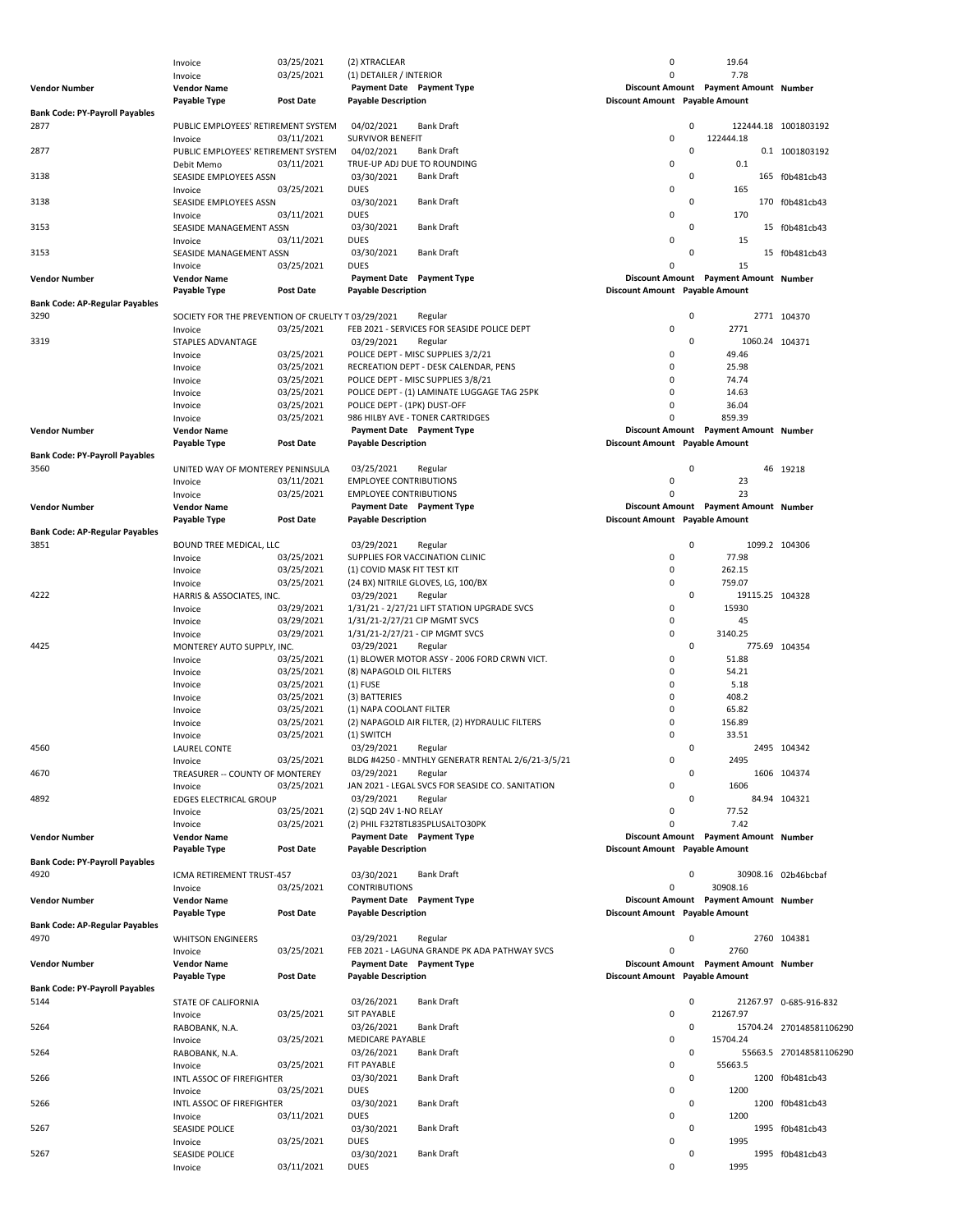| 5761                                          | SHERIFF OF MONTEREY CO. / LEVYING OFFICE 03/25/2021 |                          |                                           | Regular                                                         |                                | $\mathsf 0$ | 415.31 19217                                     |                    |
|-----------------------------------------------|-----------------------------------------------------|--------------------------|-------------------------------------------|-----------------------------------------------------------------|--------------------------------|-------------|--------------------------------------------------|--------------------|
| <b>Vendor Number</b>                          | Invoice<br><b>Vendor Name</b>                       | 03/25/2021               | GARNISHMENT<br><b>Payment Date</b>        | <b>Payment Type</b>                                             | 0                              |             | 415.31<br>Discount Amount Payment Amount Number  |                    |
|                                               | Payable Type                                        | <b>Post Date</b>         | <b>Payable Description</b>                |                                                                 | Discount Amount Payable Amount |             |                                                  |                    |
| <b>Bank Code: AP-Regular Payables</b>         |                                                     |                          |                                           |                                                                 |                                |             |                                                  |                    |
| 5833                                          | <b>SCOTT JOHNSON</b><br>Invoice                     | 03/25/2021               | 03/29/2021                                | Regular<br>(2) SNAP LOCK PIN, (10) 5/16 CHAIN                   | 0                              | $\Omega$    | 32.05                                            | 32.05 104368       |
| 5875                                          | HINDERLITER, de LLAMAS & ASSOCIATES                 |                          | 03/29/2021                                | Regular                                                         |                                | 0           | 4083.73 104331                                   |                    |
|                                               | Invoice                                             | 03/25/2021               |                                           | AUDIT/CONTRACT SVCS - SALES TAX Q3/2020                         | 0                              |             | 4083.73                                          |                    |
| 5969                                          | <b>FASTENAL COMPANY</b>                             | 03/25/2021               | 03/29/2021                                | Regular<br>VENDING SUPPLIES - PUBLIC WORKS 2/26/21              | 0                              | $\mathbf 0$ | 298.03                                           | 627.41 104323      |
|                                               | Invoice<br>Invoice                                  | 03/25/2021               |                                           | MISC SUPPLIES FOR STREETS DEPT                                  | 0                              |             | 29.04                                            |                    |
|                                               | Invoice                                             | 03/25/2021               | (12) ECONO BUSTER STAND BR                |                                                                 | $\Omega$                       |             | 300.34                                           |                    |
| 5973                                          | DIVERSIFIED INSPECTIONS/ITL INC.                    |                          | 03/29/2021                                | Regular                                                         | 0                              | $\mathbf 0$ |                                                  | 828.2 104317       |
| 5996                                          | Invoice<br>WITMER-TYSON IMPORTS                     | 03/25/2021               | 03/29/2021                                | SAFETY INSPECTIONS ON (2) UNITS 3/4/2021<br>Regular             |                                | $\mathbf 0$ | 828.2                                            | 650 104382         |
|                                               | Invoice                                             | 03/25/2021               |                                           | FEB 2021 - MONTHLY K-9 MAINT TRAINING                           | 0                              |             | 650                                              |                    |
| 6017                                          | AIRTEC SERVICE                                      |                          | 03/29/2021                                | Regular                                                         |                                | $\mathbf 0$ |                                                  | 4566 104297        |
| 6114                                          | Invoice<br>R.D. OFFUTT COMPANY                      | 03/25/2021               | 03/29/2021                                | 440 HARCOURT - BOILER NON OP / WORK ORDER #95573<br>Regular     | $\pmb{0}$                      | $\mathbf 0$ | 4566                                             | 499.12 104365      |
|                                               | Invoice                                             | 03/25/2021               | MISC PARTS / ORDER #269826                |                                                                 | 0                              |             | 422.79                                           |                    |
|                                               | Invoice                                             | 03/25/2021               | MISC PARTS / ORDER #270432                |                                                                 | $\Omega$                       |             | 76.33                                            |                    |
| 6193                                          | <b>PURCHASE POWER</b>                               |                          | 03/29/2021                                | Regular                                                         |                                | $\mathbf 0$ |                                                  | 60.5 104364        |
| 6197                                          | Invoice<br>U.S. BANK EQUIPMENT FINANCE              | 03/25/2021               | POSTAGE FEES<br>03/29/2021                | Regular                                                         | 0                              | $\mathbf 0$ | 60.5                                             | 509.06 104376      |
|                                               | Invoice                                             | 03/25/2021               |                                           | 656 BROADWAY AVE COPIER LEASE DUE 4/4/21                        | 0                              |             | 197.31                                           |                    |
|                                               | Invoice                                             | 03/25/2021               |                                           | 986 HILBY AVE - COPIER LEASE DUE 4/9/21                         | $\Omega$                       |             | 311.75                                           |                    |
| 6204                                          | <b>CONCERN HEALTH</b>                               |                          | 03/29/2021                                | Regular                                                         |                                | $\mathbf 0$ |                                                  | 679.25 104310      |
| 6231                                          | Invoice<br>J & F LOCKWOOD, INC.                     | 03/25/2021               | 03/29/2021                                | MAR 2021 - PER EMPLOYEE MO. EAP BILLING<br>Regular              | 0                              | $\mathbf 0$ | 679.25                                           | 430.95 104338      |
|                                               | Invoice                                             | 03/25/2021               | (1) SEAL KIT + LABOR CHGS                 |                                                                 | 0                              |             | 315.99                                           |                    |
|                                               | Invoice                                             | 03/25/2021               |                                           | (10) HOSE, (2) HOSE END, (2) HOSE ASSEMBLY                      | $\Omega$                       |             | 114.96                                           |                    |
| 6284                                          | JOHNSON ELECTRONICS                                 |                          | 03/29/2021                                | Regular                                                         |                                | 0           | 4259.78 104340                                   |                    |
|                                               | Invoice                                             | 03/25/2021               | 03/29/2021                                | REPLACE FIRE ALARM PANEL 1148 WHEELER ST.                       | 0                              | $\mathsf 0$ | 4259.78                                          |                    |
| 6440                                          | AXON ENTERPRISE, INC.<br>Invoice                    | 03/29/2021               |                                           | Regular<br>POLICE BODY CAMS AND TASERS (YEAR 4)                 | 0                              |             | 59115.6 104304<br>59115.6                        |                    |
| 6477                                          | ROBERT S. JAQUES                                    |                          | 03/29/2021                                | Regular                                                         |                                | $\mathbf 0$ |                                                  | 7500 104367        |
|                                               | Invoice                                             | 03/29/2021               |                                           | 2/1/21-2/28/21 WATERMASTER TECH PROG SVC                        | 0                              |             | 7500                                             |                    |
| 6553                                          | COMCAST                                             |                          | 03/29/2021                                | Regular                                                         |                                | 0           |                                                  | 310.06 104309      |
| 6671                                          | Invoice<br><b>VERIZON WIRELESS</b>                  | 03/27/2021               | 03/29/2021                                | ACCT #8155 10 027 0448891; 3/7/2021 BILL DATE<br>Regular        | 0                              | $\mathbf 0$ | 310.06                                           | 1039.8 104378      |
|                                               | Invoice                                             | 03/25/2021               |                                           | ACCT #742264136-00001; 2/23/2021 BILL DATE                      | 0                              |             | 1039.8                                           |                    |
| 6747                                          | AT&T MOBILITY                                       |                          | 03/29/2021                                | Regular                                                         |                                | $\mathbf 0$ |                                                  | 647.25 104302      |
|                                               | Invoice                                             | 03/25/2021               |                                           | ACCT #287256319516 / INV #287256319516X03162021                 | 0                              |             | 217.02                                           |                    |
| 6970                                          | Invoice<br>ID CONCEPTS, LLC                         | 03/25/2021               | 03/29/2021                                | ACCT #287021335618 / INV #287021335618X03162021<br>Regular      | 0                              | $\mathsf 0$ | 430.23                                           | 28.54 104335       |
|                                               | Invoice                                             | 03/25/2021               |                                           | (1) PREMIUM EMPOYEE ID CREDENTIAL CARD                          | 0                              |             | 28.54                                            |                    |
| <b>Vendor Number</b>                          | <b>Vendor Name</b>                                  |                          |                                           | Payment Date Payment Type                                       |                                |             | Discount Amount Payment Amount Number            |                    |
|                                               | Payable Type                                        | <b>Post Date</b>         | <b>Payable Description</b>                |                                                                 | Discount Amount Payable Amount |             |                                                  |                    |
| 7112                                          | <b>ART BLACK</b><br>Invoice                         | 03/25/2021               | 03/29/2021<br>KIM GRANT 24 - 1554 KIMBALL | Regular                                                         | 0                              | $\mathbf 0$ | 440                                              | 1080 104300        |
|                                               | Invoice                                             | 03/25/2021               | KIM GRANT 24 - 1553 KIMBALL               |                                                                 | $\Omega$                       |             | 440                                              |                    |
|                                               | Invoice                                             | 03/25/2021               |                                           | VICTORY TOYOTA 72 TT - 5 HEITZINGER PLAZA                       | $\Omega$                       |             | 100                                              |                    |
|                                               | Invoice                                             | 03/25/2021               |                                           | LEXUS MRTY PENINSULA 72 TT - 1721 DEL MONTE BLVD                |                                |             | 100                                              |                    |
| <b>Vendor Number</b>                          | <b>Vendor Name</b><br>Payable Type                  | <b>Post Date</b>         | <b>Payable Description</b>                | Payment Date Payment Type                                       | Discount Amount Payable Amount |             | Discount Amount Payment Amount Number            |                    |
| <b>Bank Code: PY-Payroll Payables</b>         |                                                     |                          |                                           |                                                                 |                                |             |                                                  |                    |
| 7124                                          | U.S. BANK N.A. - PARS ARS 457 & SRP                 |                          | 03/30/2021                                | <b>Bank Draft</b>                                               |                                | $\mathbf 0$ |                                                  | 2821.18 122466e957 |
|                                               | Invoice                                             | 03/25/2021               | PARS 6746022500                           |                                                                 | 0                              |             | 2821.18                                          |                    |
| 7124                                          | U.S. BANK N.A. - PARS ARS 457 & SRP<br>Invoice      | 03/11/2021               | 03/30/2021<br>PARS 6746022500             | <b>Bank Draft</b>                                               | 0                              | $\mathsf 0$ | 2824.13                                          | 2824.13 122466e957 |
| 7124                                          | U.S. BANK N.A. - PARS ARS 457 & SRP                 |                          | 03/30/2021                                | <b>Bank Draft</b>                                               |                                | $\mathsf 0$ |                                                  | -4020 122466e957   |
|                                               | Credit Memo                                         | 03/24/2021               |                                           | MARCH EXCESS PAYMENT CREDIT                                     | 0                              |             | $-4020$                                          |                    |
| 7124                                          | U.S. BANK N.A. - PARS ARS 457 & SRP                 |                          | 03/30/2021                                | <b>Bank Draft</b>                                               |                                | $\mathbf 0$ |                                                  | 760.42 6ee430ba6d  |
| 7124                                          | Invoice<br>U.S. BANK N.A. - PARS ARS 457 & SRP      | 03/25/2021               | PARS-ARS 457 6746022400<br>03/30/2021     | <b>Bank Draft</b>                                               | 0                              | $\mathbf 0$ | 760.42                                           | 724.85 6ee430ba6d  |
|                                               | Invoice                                             | 03/11/2021               | PARS-ARS 457 6746022400                   |                                                                 | 0                              |             | 724.85                                           |                    |
| <b>Vendor Number</b>                          | <b>Vendor Name</b>                                  |                          |                                           | Payment Date Payment Type                                       |                                |             | Discount Amount Payment Amount Number            |                    |
|                                               | Payable Type                                        | Post Date                | <b>Payable Description</b>                |                                                                 | Discount Amount Payable Amount |             |                                                  |                    |
| <b>Bank Code: AP-Regular Payables</b><br>7173 |                                                     |                          | 03/29/2021                                | Regular                                                         |                                | 0           | 2175.24 104334                                   |                    |
|                                               | Iconix Waterworks (US) Inc.<br>Invoice              | 03/25/2021               |                                           | (6) FRAME 24", (6) MANHOLE COVER (1) SEALANT                    | 0                              |             | 2175.24                                          |                    |
| 7226                                          | JAIME MORALES                                       |                          | 03/29/2021                                | Regular                                                         |                                | $\mathbf 0$ | 3598.78 104339                                   |                    |
|                                               | Invoice                                             | 03/25/2021               |                                           | REPAIR WORK TO 2003 DODGE RAM 2500                              | 0                              |             | 3598.78                                          |                    |
| 7266                                          | E2 CONSULTING ENGINEERS, INC.                       |                          | 03/29/2021                                | Regular                                                         |                                | $\mathbf 0$ | 5748.75 104320                                   |                    |
| <b>Vendor Number</b>                          | Invoice<br><b>Vendor Name</b>                       | 03/29/2021               |                                           | JAN 2021 LIFT STATION UPGRADE SVCS<br>Payment Date Payment Type | 0                              |             | 5748.75<br>Discount Amount Payment Amount Number |                    |
|                                               | Payable Type                                        | <b>Post Date</b>         | <b>Payable Description</b>                |                                                                 | Discount Amount Payable Amount |             |                                                  |                    |
| <b>Bank Code: PY-Payroll Payables</b>         |                                                     |                          |                                           |                                                                 |                                |             |                                                  |                    |
| 7370                                          | UPEC, LOCAL 792                                     |                          | 03/25/2021                                | Regular                                                         | 0                              | $\mathbf 0$ | 1591.25 19219<br>807.5                           |                    |
|                                               | Invoice<br>Invoice                                  | 03/11/2021<br>03/25/2021 | LIUNA/UNION DUES<br>LIUNA/UNION DUES      |                                                                 | 0                              |             | 783.75                                           |                    |
| <b>Vendor Number</b>                          | <b>Vendor Name</b>                                  |                          |                                           | Payment Date Payment Type                                       |                                |             | Discount Amount Payment Amount Number            |                    |
|                                               | Payable Type                                        | Post Date                | <b>Payable Description</b>                |                                                                 | Discount Amount Payable Amount |             |                                                  |                    |
| <b>Bank Code: AP-Regular Payables</b><br>7464 |                                                     |                          | 03/29/2021                                |                                                                 |                                | $\mathbf 0$ |                                                  | 400 104313         |
|                                               | <b>CSMFO</b><br>Invoice                             | 03/25/2021               | (1) JOB POSTING 2/9/2021                  | Regular                                                         | 0                              |             | 400                                              |                    |
| 7505                                          | MONTEREY BAY ANALYTICAL SVCS.                       |                          | 03/29/2021                                | Regular                                                         |                                | 0           |                                                  | 1878 104355        |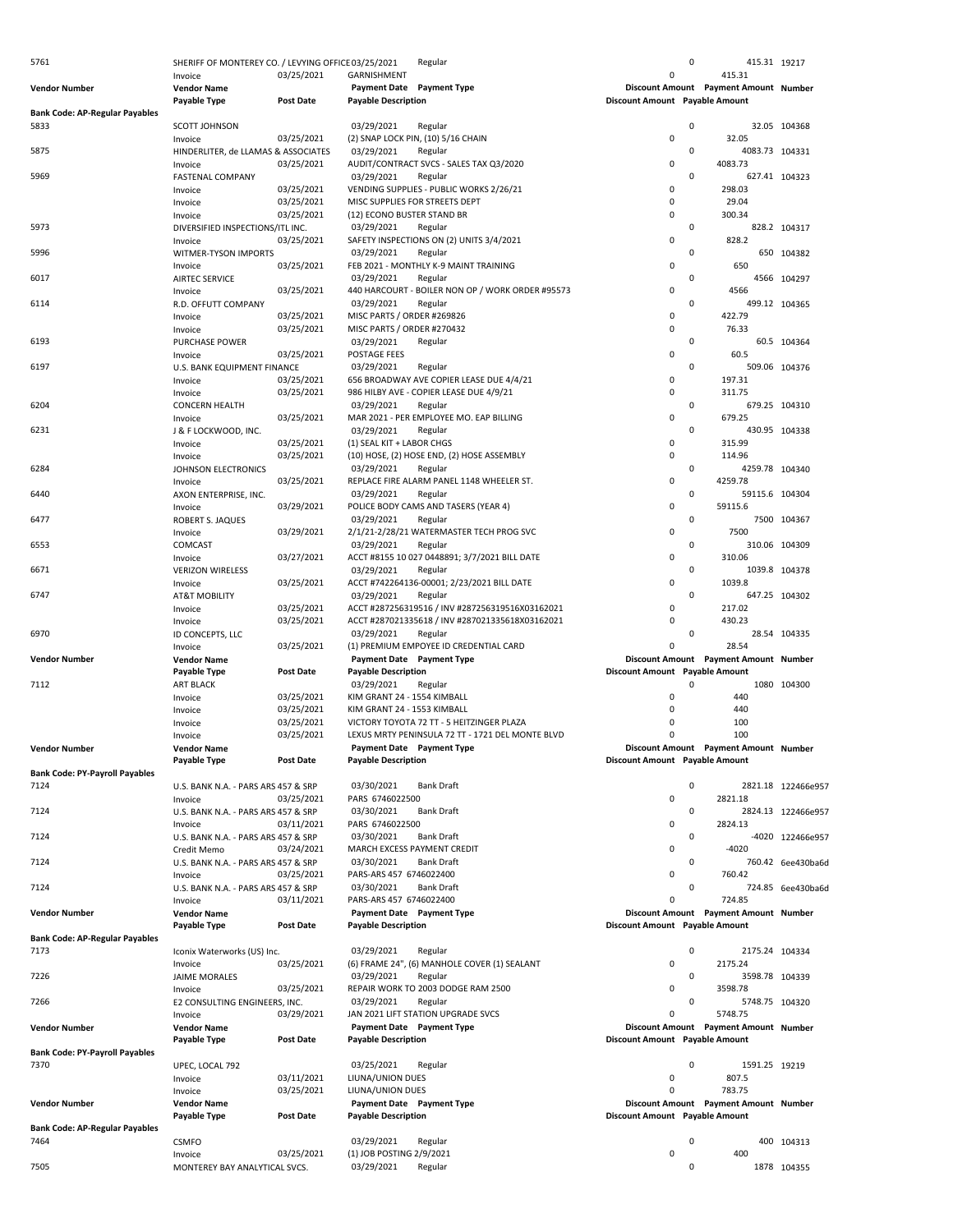|                                       | Invoice                                            | 03/25/2021               | (3) SAMPLES RCVD ON 3/2/21 FROM SEASIDE MWS                                        | 0                              | 78                                    |                   |
|---------------------------------------|----------------------------------------------------|--------------------------|------------------------------------------------------------------------------------|--------------------------------|---------------------------------------|-------------------|
|                                       | Invoice                                            | 03/25/2021               | (2) SAMPLES RCVD ON 3/9/21 FROM SEASIDE MWS                                        | 0                              | 225                                   |                   |
| 7506                                  | CODE PUBLISHING, INC.                              |                          | 03/29/2021<br>Regular                                                              |                                | $\mathsf 0$                           | 2445 104308       |
|                                       | Invoice                                            | 03/25/2021               | MUNICIPAL CODE UPDATE - 101 NEW PAGES                                              | 0                              | 2445                                  |                   |
| 7679                                  | USA TOWING INC.                                    |                          | 03/29/2021<br>Regular                                                              |                                | $\mathbf 0$                           | 1100 104377       |
|                                       | Invoice                                            | 03/25/2021               | TOW FR. 2699 COL DURHAM TO JUNK YARD                                               | 0                              | 1100                                  |                   |
| 7763                                  | GREENWASTE RECOVERY, INC.                          |                          | 03/29/2021<br>Regular                                                              |                                | $\mathbf 0$                           | 876.82 104327     |
|                                       | Invoice                                            | 03/25/2021               | SITE 194263-0001 - 2699 COL DURHAM ST DISP CHG                                     | 0                              | 876.82                                |                   |
| 7892                                  | MICHAEL BAKER INTERNATIONAL                        |                          | 03/29/2021<br>Regular                                                              |                                | $\mathbf 0$                           | 550 104348        |
|                                       | Invoice                                            | 03/25/2021               | FEB 2021 - GRANT ADMIN ASSIST SERVICES                                             | 0                              | 550                                   |                   |
| <b>Vendor Number</b>                  | <b>Vendor Name</b>                                 |                          | Payment Date Payment Type                                                          |                                | Discount Amount Payment Amount Number |                   |
|                                       | Payable Type                                       | <b>Post Date</b>         | <b>Payable Description</b>                                                         | Discount Amount Payable Amount |                                       |                   |
| <b>Bank Code: PY-Payroll Payables</b> |                                                    |                          |                                                                                    |                                |                                       |                   |
| 7975                                  | AMERICAN FIDELITY                                  |                          | 03/31/2021<br><b>Bank Draft</b>                                                    |                                | $\mathbf 0$                           | 92.67 D281292     |
|                                       | Debit Memo                                         | 03/25/2021               | DOLAN PRE/AFTER-TAX ADJ                                                            | 0                              | 92.67                                 |                   |
| 7975                                  | AMERICAN FIDELITY                                  |                          | 03/31/2021<br><b>Bank Draft</b>                                                    |                                | $\mathbf 0$                           | 4060.08 D281292   |
|                                       | Invoice                                            | 03/25/2021               | AF AFTER-TAX PRODUCT                                                               | 0                              | 4060.08                               |                   |
| 7975                                  | AMERICAN FIDELITY                                  |                          | 03/31/2021<br><b>Bank Draft</b>                                                    |                                | $\mathbf 0$                           | 1787.38 D281292   |
|                                       | Invoice                                            | 03/11/2021               | AF PRE-TAX PRODUCT                                                                 | 0                              | 1787.38                               |                   |
| 7975                                  | AMERICAN FIDELITY                                  |                          | 03/31/2021<br><b>Bank Draft</b>                                                    |                                | $\mathbf 0$                           | 4173.97 D281292   |
|                                       | Invoice                                            | 03/11/2021               | AF AFTER-TAX PRODUCT                                                               | 0                              | 4173.97                               |                   |
| 7975                                  | AMERICAN FIDELITY                                  |                          | 03/31/2021<br><b>Bank Draft</b>                                                    |                                | $\mathbf 0$                           | 1777.94 D281292   |
|                                       | Invoice                                            | 03/25/2021               | AF PRE-TAX PRODUCT                                                                 | 0                              | 1777.94                               |                   |
| 7976                                  | AMERICAN FIDELITY                                  |                          | 03/31/2021<br><b>Bank Draft</b>                                                    |                                | 0                                     | 2159.81 796161207 |
|                                       | Invoice                                            | 03/11/2021               | AF FLEX SEC 125                                                                    | 0                              | 2159.81                               |                   |
| 7976                                  | AMERICAN FIDELITY                                  |                          | 03/31/2021<br><b>Bank Draft</b>                                                    |                                | $\mathbf 0$                           | 1924.56 796161207 |
|                                       | Invoice                                            | 03/25/2021               | AF FLEX SEC 125                                                                    | 0                              | 1924.56                               |                   |
| 7976                                  | AMERICAN FIDELITY                                  |                          | 03/31/2021<br><b>Bank Draft</b>                                                    |                                | $\mathbf 0$                           | 213.86 796161207  |
|                                       | Debit Memo                                         | 03/25/2021               | DOLAN FLEX ADJ                                                                     | 0                              | 213.86                                |                   |
| <b>Vendor Number</b>                  | <b>Vendor Name</b>                                 |                          | Payment Date Payment Type                                                          |                                | Discount Amount Payment Amount Number |                   |
|                                       | Payable Type                                       | <b>Post Date</b>         | <b>Payable Description</b>                                                         | Discount Amount Payable Amount |                                       |                   |
| <b>Bank Code: AP-Regular Payables</b> |                                                    |                          |                                                                                    |                                |                                       |                   |
| 8014                                  | PAXTON ASSOCIATES                                  |                          | 03/29/2021<br>Regular                                                              |                                | 0                                     | 4450 104359       |
|                                       | Invoice                                            | 03/25/2021               | 1/26/21-2/25/21 - WATERMASTER ADMIN SVCS                                           | 0                              | 4450                                  |                   |
| 8021                                  | SEASIDE CHRYSLER DODGE JEEP RAM                    |                          | 03/29/2021<br>Regular                                                              |                                | $\mathsf 0$                           | 179.17 104369     |
|                                       | Invoice                                            | 03/25/2021               | (1) BELT ASSY SPROD                                                                | 0                              | 179.17                                |                   |
| 8066                                  | FUN EXPRESS, LLC                                   |                          | 03/29/2021<br>Regular                                                              |                                | $\mathbf 0$<br>1072.02 104325         |                   |
|                                       | Invoice                                            | 03/25/2021               | EASTER SUPPLIES FOR 986 HILBY AVE.                                                 | 0                              | 1072.02                               |                   |
| <b>Vendor Number</b>                  | <b>Vendor Name</b>                                 |                          | Payment Date Payment Type                                                          |                                | Discount Amount Payment Amount Number |                   |
|                                       | Payable Type                                       | <b>Post Date</b>         | <b>Payable Description</b>                                                         | Discount Amount Payable Amount |                                       |                   |
| <b>Bank Code: PY-Payroll Payables</b> |                                                    |                          |                                                                                    |                                |                                       |                   |
| 8308                                  | AMERICAN FIDELITY ADMINISTRATIVE SERVIC 03/30/2021 |                          | Bank Draft                                                                         |                                | $\mathsf 0$                           | 228.65 b6b47adbb1 |
|                                       | Invoice                                            | 03/30/2021               | MAR21 ADMIN SERV FEE INV# 48912                                                    | 0                              | 228.65                                |                   |
|                                       |                                                    |                          |                                                                                    |                                |                                       | 357 b6b47adbb1    |
| 8308                                  | AMERICAN FIDELITY ADMINISTRATIVE SERVIC 03/30/2021 |                          | <b>Bank Draft</b>                                                                  |                                | $\mathbf 0$                           |                   |
|                                       | Invoice                                            | 03/30/2021               | REMAINING ER REPORTING FEES 1095 2020                                              | $\Omega$                       | 357                                   |                   |
| <b>Vendor Number</b>                  | <b>Vendor Name</b>                                 |                          | Payment Date Payment Type                                                          |                                | Discount Amount Payment Amount Number |                   |
|                                       | <b>Payable Type</b>                                | <b>Post Date</b>         | <b>Payable Description</b>                                                         | Discount Amount Payable Amount |                                       |                   |
| <b>Bank Code: AP-Regular Payables</b> |                                                    |                          |                                                                                    |                                |                                       |                   |
| 8332                                  | <b>IVY SIMPSON</b>                                 |                          | 03/29/2021<br>Regular                                                              |                                | $\mathbf 0$                           | 216 104337        |
|                                       | Invoice                                            | 03/25/2021               | INTERIOR PLANT SERVICE - CITY HALL 3/4/21                                          | 0                              | 216                                   |                   |
| 8424                                  | PENGUIN MANAGEMENT, INC.                           |                          | 03/29/2021<br>Regular                                                              |                                | $\mathsf 0$                           | 1548 104360       |
|                                       | Invoice                                            | 03/25/2021               | CAPTAIN PLAN SERVICE 4/1/21 - 3/31/22                                              | 0                              | 1548                                  |                   |
| 8493                                  | CORODATA RECORDS MGMT., INC.                       |                          | 03/29/2021<br>Regular                                                              |                                | $\mathsf 0$                           | 362.55 104311     |
|                                       | Invoice                                            | 03/25/2021               | FEB 2021 - RECORDS STORAGE SVCS                                                    | 0                              | 362.55                                |                   |
| 8598                                  | THE ONLY WAY OUTREACH MINISTRY                     |                          | 03/29/2021<br>Regular                                                              |                                | $\mathbf 0$                           | 3400 104372       |
|                                       | Invoice                                            | 03/24/2021               | 10/1/20-12/31/20 - VOCA GRANT REIMBURSEMENT                                        | 0                              | 3400                                  |                   |
| 8755                                  | TRUST TWO - CORONA 1997 TRUST                      |                          | 03/29/2021<br>Regular                                                              |                                | $\mathbf 0$                           | 2730 104375       |
|                                       | Invoice                                            | 03/25/2021               | APR 2021 RENT FOR 656 BROADWAY AVE                                                 | 0                              | 2730                                  |                   |
| 8892                                  | NCI AFFILIATES, INC.                               |                          | 03/29/2021<br>Regular                                                              |                                | $\mathbf 0$                           | 1225 104357       |
|                                       | Invoice                                            | 03/29/2021               | FEB 2021 - CREW PROVIDED GROUNDS MAINT.                                            | 0                              | 1225<br>$\mathbf 0$                   |                   |
| 8897                                  | CITY DATA SERVICES, LLC                            |                          | 03/29/2021<br>Regular                                                              | 0                              |                                       | 3825 104307       |
|                                       | Invoice<br>Invoice                                 | 03/25/2021<br>03/25/2021 | OCT-DEC, 2020 - CDS MONTHLY MAINTENANCE<br>JAN-MAR, 2021 - CDS MONTHLY MAINTENANCE | 0                              | 1275<br>1275                          |                   |
|                                       |                                                    | 03/25/2021               | APR-JUN, 2021 - CDS MONTHLY MAINTENANCE                                            | 0                              | 1275                                  |                   |
| 8979                                  | Invoice                                            |                          | Regular                                                                            |                                | $\mathsf 0$                           | 1777.5 104322     |
|                                       | ERROL L. MONTGOMERY & ASSOCIATES, INC. 03/29/2021  | 03/25/2021               | FEB 2021 - WATERMASTER GEN. HYDROGEOLOGIC SVCS                                     | 0                              | 1777.5                                |                   |
| 9041                                  | Invoice<br>PARTNERS FOR PEACE                      |                          | 03/29/2021<br>Regular                                                              |                                | $\mathsf 0$                           | 1000 104358       |
|                                       | Invoice                                            | 03/25/2021               | FEB 2021 - CAL VIP GRANT FOR LOVING SOLUTIONS                                      | $\Omega$                       | 1000                                  |                   |
| 9051                                  | A & B FIRE PROTECTION AND SAFETY INC.              |                          | 03/29/2021<br>Regular                                                              |                                | $\mathbf 0$                           | 3100 104294       |
|                                       | Invoice                                            | 03/25/2021               | (6) FIRE SPRINKLER INSPECTIONS DONE ON 7/9/20                                      | 0                              | 3100                                  |                   |
| 9106                                  | THE SOHAGI LAW GROUP                               |                          | 03/29/2021<br>Regular                                                              |                                | $\mathbf 0$<br>18933.8 104373         |                   |
|                                       | Invoice                                            | 03/29/2021               | NOV 2020 - KB BAKEWELL LEGAL SVCS                                                  | 0                              | 8485.95                               |                   |
|                                       | Invoice                                            | 03/29/2021               | JAN 2021 - KB BAKEWELL LEGAL SVCS                                                  | 0                              | 5293.6                                |                   |
|                                       | Invoice                                            | 03/29/2021               | FEB 2021 - KB BAKEWELL LEGAL SVCS                                                  | 0                              | 5154.25                               |                   |
| 9458                                  | ANGELINA'S BAKERY DELI & CAFE                      |                          | 03/29/2021<br>Regular                                                              |                                | $\mathbf 0$                           | 13228 104299      |
|                                       | Invoice                                            | 03/29/2021               | GREAT PLATES 3/8/21 - 3/13/21                                                      | 0                              | 13228                                 |                   |
| 9461                                  | 7 TILTHOUSE LLC                                    |                          | 03/29/2021<br>Regular                                                              |                                | 0                                     | 15500 104293      |
|                                       | Invoice                                            | 03/29/2021               | GREAT PLATES 3/8/21 - 3/14/21                                                      | 0                              | 15500                                 |                   |
| 9472                                  | MICHAEL A. HOULEMARD, JR.                          |                          | 03/29/2021<br>Regular                                                              |                                | $\mathbf 0$                           | 2400 104347       |
|                                       | Invoice                                            | 03/25/2021               | FEB 2021 - CONSULTING SERVICES FOR ESCA                                            | 0                              | 2400                                  |                   |
| 9503                                  | A. TEICHERT & SON, INC.                            |                          | 03/29/2021<br>Regular                                                              |                                | $\mathsf 0$<br>610160.53 104295       |                   |
|                                       | Invoice                                            | 03/29/2021               | PAVEMENT REHAB PHASE 3 THROUGH 2/28/21                                             | 0                              | 610160.53                             |                   |
| 9511                                  | RJV INVESTMENTS, LLC.                              |                          | 03/29/2021<br>Regular                                                              |                                | $\mathbf 0$                           | 1530 104366       |
|                                       | Invoice                                            | 03/25/2021               | APR 2021 RENT FOR 915 HILBY AVE #26                                                | 0                              | 1530                                  |                   |
| <b>Vendor Number</b>                  | <b>Vendor Name</b>                                 |                          | Payment Date Payment Type                                                          |                                | Discount Amount Payment Amount Number |                   |
| 9533                                  | Payable Type<br>BAKER MANOCK & JENSEN, PC          | <b>Post Date</b>         | <b>Payable Description</b><br>03/29/2021<br>Regular                                | Discount Amount Payable Amount | $\mathbf 0$                           | 1260 104305       |

Invoice 03/25/2021 (21) SAMPLES RECEIVED ON 2/17/21 FROM SEASIDE MWS 0 1575